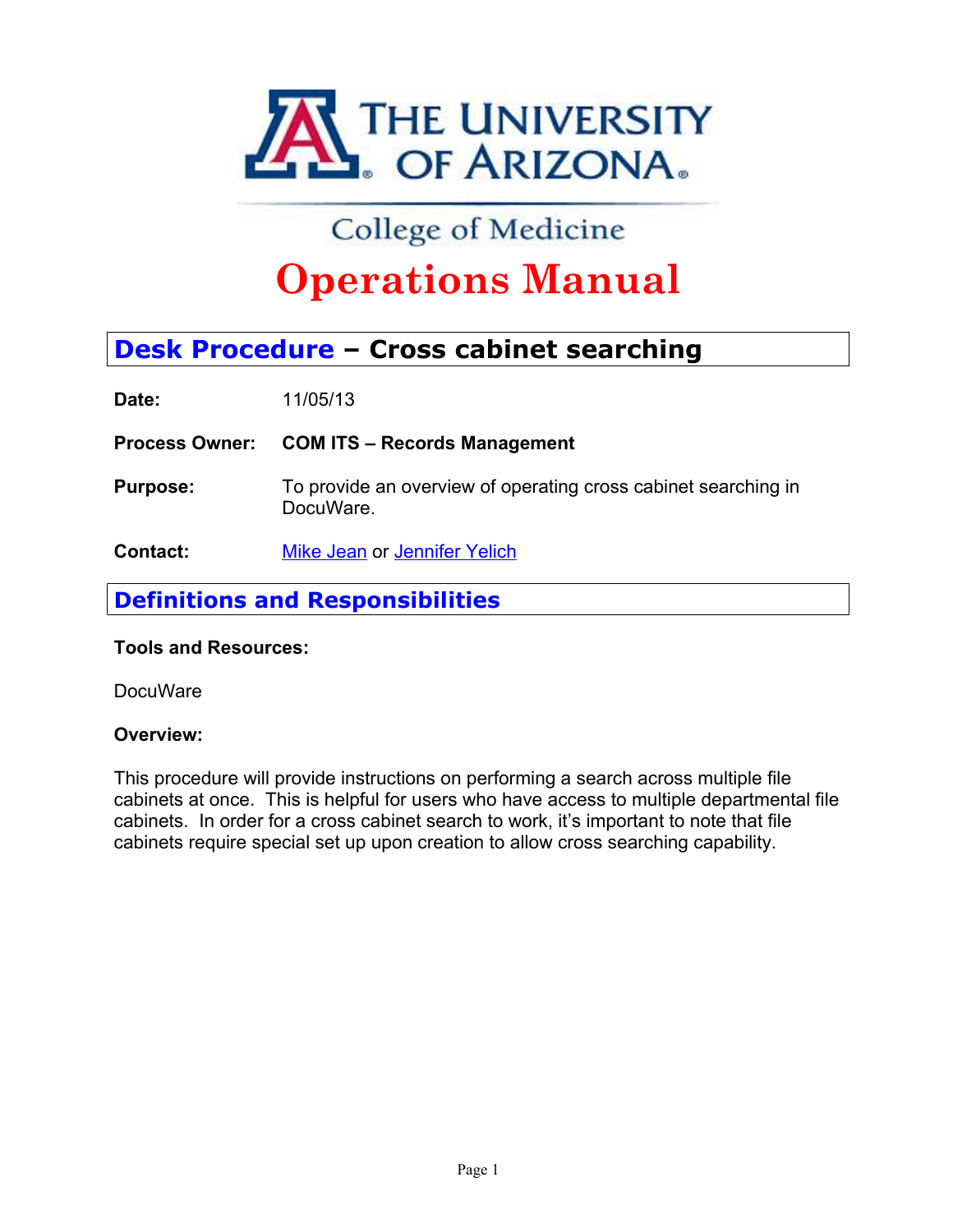1. Right-click on any of your file cabinets that allow for cross cabinet searching and choose **'Search multiple file cabinets'** to open the search configuration box.

| shall be used.            | You can search multiple file cabinets with one single step. The set of file<br>cabinets which are used for this retrieval process can be stored in a<br>configuration file. Please determine which search dialog of which file cabinet |                              |                                                |                             |
|---------------------------|----------------------------------------------------------------------------------------------------------------------------------------------------------------------------------------------------------------------------------------|------------------------------|------------------------------------------------|-----------------------------|
| Configuration             |                                                                                                                                                                                                                                        |                              |                                                |                             |
| Name:                     | <b>FA ALL</b>                                                                                                                                                                                                                          |                              | New                                            | Delete                      |
|                           | Use as default                                                                                                                                                                                                                         |                              | Save                                           |                             |
| File cabinets:            |                                                                                                                                                                                                                                        | File cabinets for retrieval: |                                                |                             |
| research prs<br>rm bester | research quarterly reports<br>student records<br>student records 2                                                                                                                                                                     | $\gg$<br>$\leq$              | emeritus<br>faculty<br>p&t files<br>term files |                             |
| surgery residents         |                                                                                                                                                                                                                                        |                              | Search dialog of file cabinet:                 |                             |
|                           | tech user agreements                                                                                                                                                                                                                   |                              |                                                | admin/appointed personnel * |
|                           | Path of file cabinet database:                                                                                                                                                                                                         |                              |                                                |                             |
|                           | c:\users\mjean\appdata\local\temp\ctscache\contentserver\mjean\f82064c7-2                                                                                                                                                              |                              |                                                |                             |
|                           |                                                                                                                                                                                                                                        | Start                        | Cancel                                         | Help                        |

2. You will need to create a search template by click the 'New' button. **NOTE**: You are limited 8 characters when naming a template.

| - Save setting as:    |              |
|-----------------------|--------------|
| Name for new setting: | <b>FAALL</b> |
| <b>OK</b>             | Cancel       |

3. After naming your template you will be returned to the configuration box show in Step 1 above. You will need to choose which file cabinet you want to search with this template, as well as which of your multiple file cabinets' search dialogs you want to be your primary search dialog.